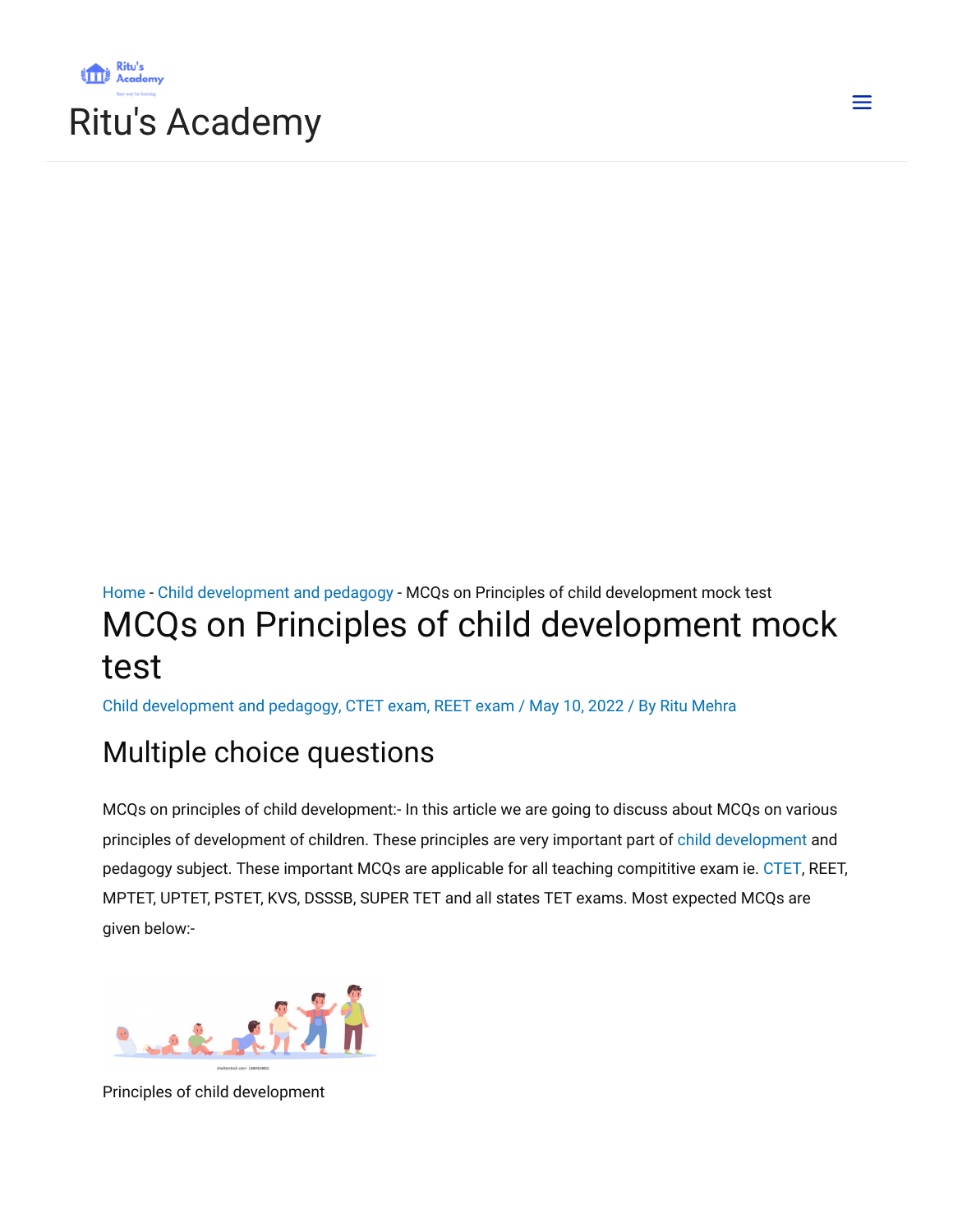1. Question:- Which principle of child development states that a child first learns to move the whole hand, then the fingers, and then the hand and fingers together?

- 1. Principle of Interrelated development.
- 2. Principle of social learning.
- 3. Principle of Integration.
- 4. Principle of continuity.

## Answer. 3. Principle of integration

2. Question:- Which principle of child development states that approximately a certain pattern and sequence appears in the dynamic and linguistic development of children?

- 1. principal of continuity.
- 2. Principle of integration.
- 3. Principle of developments direction.
- 4. Principle of sequential development

## Answer. 4. Principle of sequential development

# 3. Question:- Which of the following statements regarding development is not true?

- 1. The process of development takes place in a certain direction.
- 2. The process of growth and development is the combined result of heredity and environment.
- 3. Keeping in mind the pace of growth and development in a child, the direction and nature of its progress cannot be predicted.
- 4. Development always moves from the general to the specific.

Answer. 3. Keeping in mind the pace of growth and development in a child, the direction and nature of its progress cannot be predicted.

4. Question:- For the all-round development of the personality of the child, it is necessary that the teachers should know about his \_\_\_\_\_\_\_\_ .

- 1. Friends
- 2. Behaviour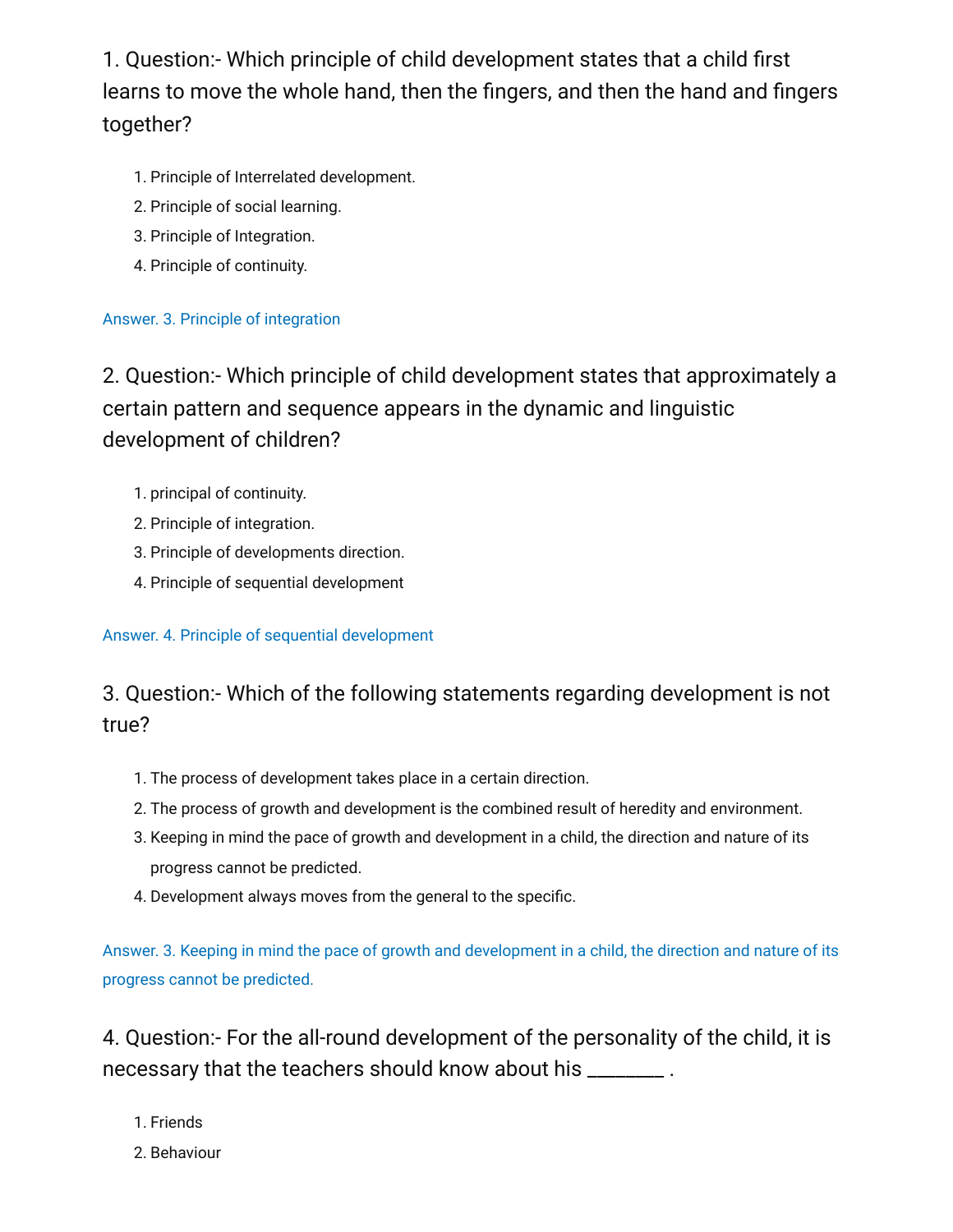#### 3. Knowledge

4. Class mates

#### Answer. 2. Behaviour

5. Question:- Growth is the physiological part or aspect of the developmental process of humans.

- 1. This statement is false.
- 2. This statement is true.
- 3. This statement is neither true nor false.
- 4. Growth is variable

#### Answer. 2. This statement is true.

6. Question:- Qualitative and Quantitative changes can be observed-

- 1. In human growth.
- 2. In human development.
- 3. In Both growth and development.
- 4. None of these

#### Answer. 2. In human development

7. Question:- Who said the sentence 'Learning is bringing about change in behavior through experience'?

- 1. Crow and crow
- 2. Gates
- 3. Edwin A. Peel
- 4. Vygotsky

#### Answer. 2. Gates

## 8. Development of concepts are specially part of \_\_\_\_\_\_\_\_\_\_.

- 1. Intellectual development
- 2. Physical development
- 3. Social development
- 4. Emotional development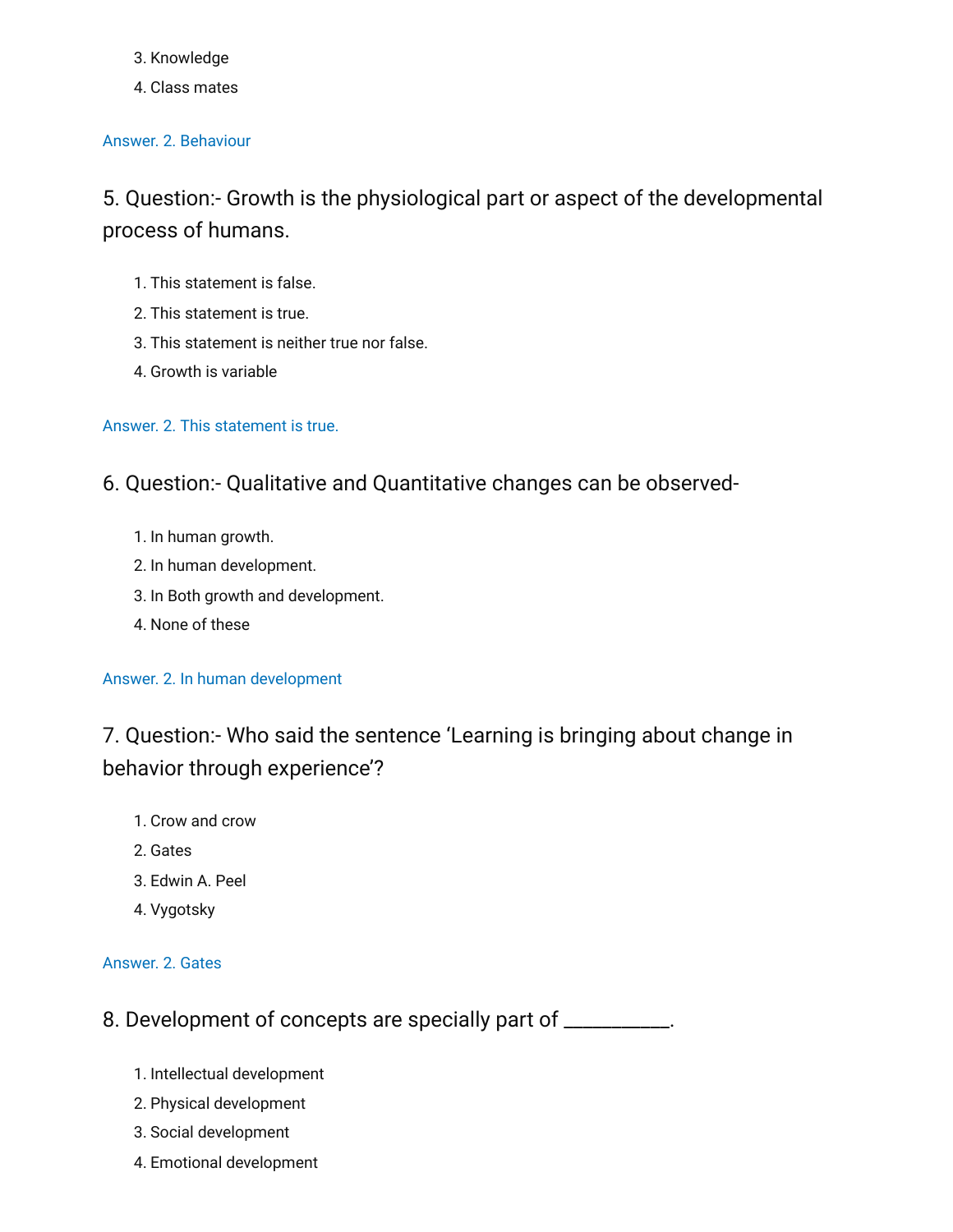## 9. What is the period of rapid growth in size and weight of a child?

- 1. Childhood
- 2. Infancy
- 3. Adolescence
- 4. Adult age

## Answer. 2. Infancy

## 10. Question:- The Principle of Cumulative and Recapitulatory includes-

- 1. Accumulation of behavior
- 2. Accumulation of development
- 3. Accumulation of knowledge
- 4. Accumulation of experiences

## Answer. 2. Accumulation of development

## 11. Question:- Which of the following is principle of development?

- 1. All the process of development is not Interrelated.
- 2. Not everyone has the same development rate.
- 3. Development is Always linear.
- 4. It is not a continuous process.

## Answer. 2. Not everyone has the same development rate.

12. Question:- Which principle of child development states that children who are backward in terms of physical development are equally lagging behind in emotional, social and intellectual development?

- 1. Principle of Interrelated development
- 2. Principle of Uniformity of development
- 3. Principle of integration
- 4. Principle of sequential development

#### Answer. 1. Principle of Interrelated development